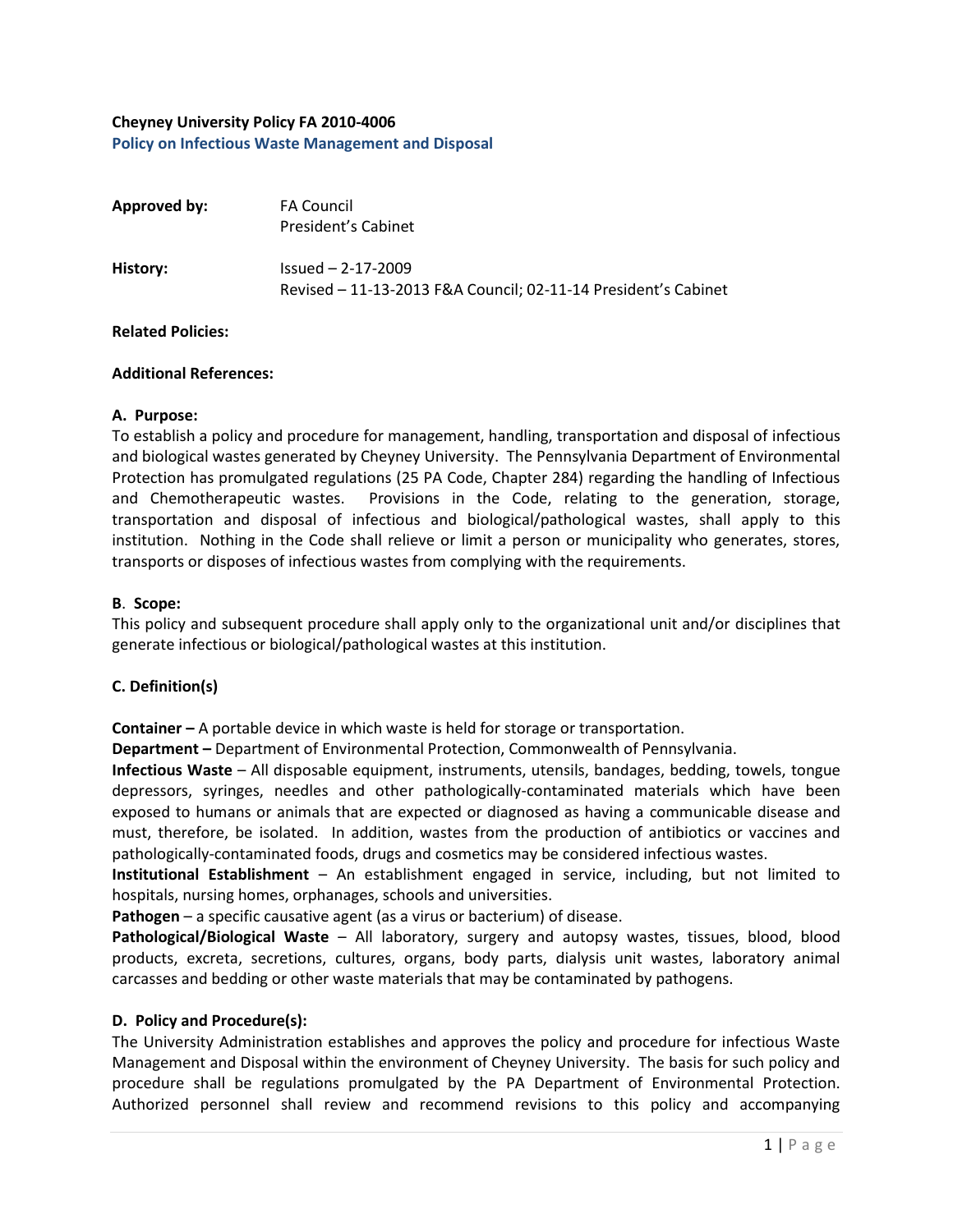procedures when necessary. An Authorized staff member shall be responsible for implementing and enforcing the established policy and procedure. This personnel shall also be responsible for coordinating all infectious waste disposal efforts.

The custody and disposition of materials obtained or produced by, for and/or resulting from experiments, research, treatment or purchase is the responsibility of the University employee and his/her organizational unit so preoccupied. Laboratory and/or medical personnel will ensure that infectious and/or biological wastes are properly disposed of in accordance with Department regulation and rules. Infectious wastes or wastes that may be contaminated by pathogens may not be disposed of through normal waste streams (i.e. dumpster or landfill). Blood, urine, feces and other body fluids as well as contaminated food may be disposed by discharge into a permitted sewage treatment system that provides secondary treatment of waste.

Each organizational unit or discipline that generates infectious or biological wastes shall develop and implement an annual training program for those employees and students) involved with the handling, temporary storage or on-campus transportation of infectious or biological waste. Authorized personnel will be available to assist with such programs. Records of training shall be maintained within the organizational unit or discipline.

The training program shall include a review of this institution's policy and procedure for disposal of infectious and biological wastes and familiarization of safety procedures such as:

- Disposal of sharps or needles.
- Disposal of contaminated medical supplies, without contact.
- Handling contaminated containers of infectious wastes.
- Safe storage of wastes awaiting their disposal.
- Personal hygiene practices.

Regulatory requirements relating to disposal of infectious and Chemotherapeutic waste can be found by going to the following Department web link: [www.cheyney.edu](http://www.cheyney.edu/)

## **General Procedures**

Enclosures or containers used for the collection of infectious waste shall be secured to deny access to unauthorized persons. All containers shall be marked indicating the storage of infectious waste. Storage of waste, awaiting disposal, shall be secured under lock. Access to the storage enclosure shall be limited to authorized personnel or Health Center staff.

All infectious and biological waste will be disposed in an approved container or "red" bag defined in Section 284.415 of the Department regulations. Information regarding sources for these container/bags can be obtained from the Facilities Department. A container/bag used for the containment and storage of infectious or biological waste may not be reused. Infectious/Biological waste shall be removed by the university's contracted disposal company, at least every ninety days. More frequent disposal may occur depending on volume of waste generated. Only licensed-reputable disposal companies shall be contracted to dispose of infectious/biological wastes from Cheyney University.

Personnel responsible for disposing of the infectious or biological waste shall exercise common sense when handling such wastes. The use of gloves is encouraged, as well as good hygiene after exposure to